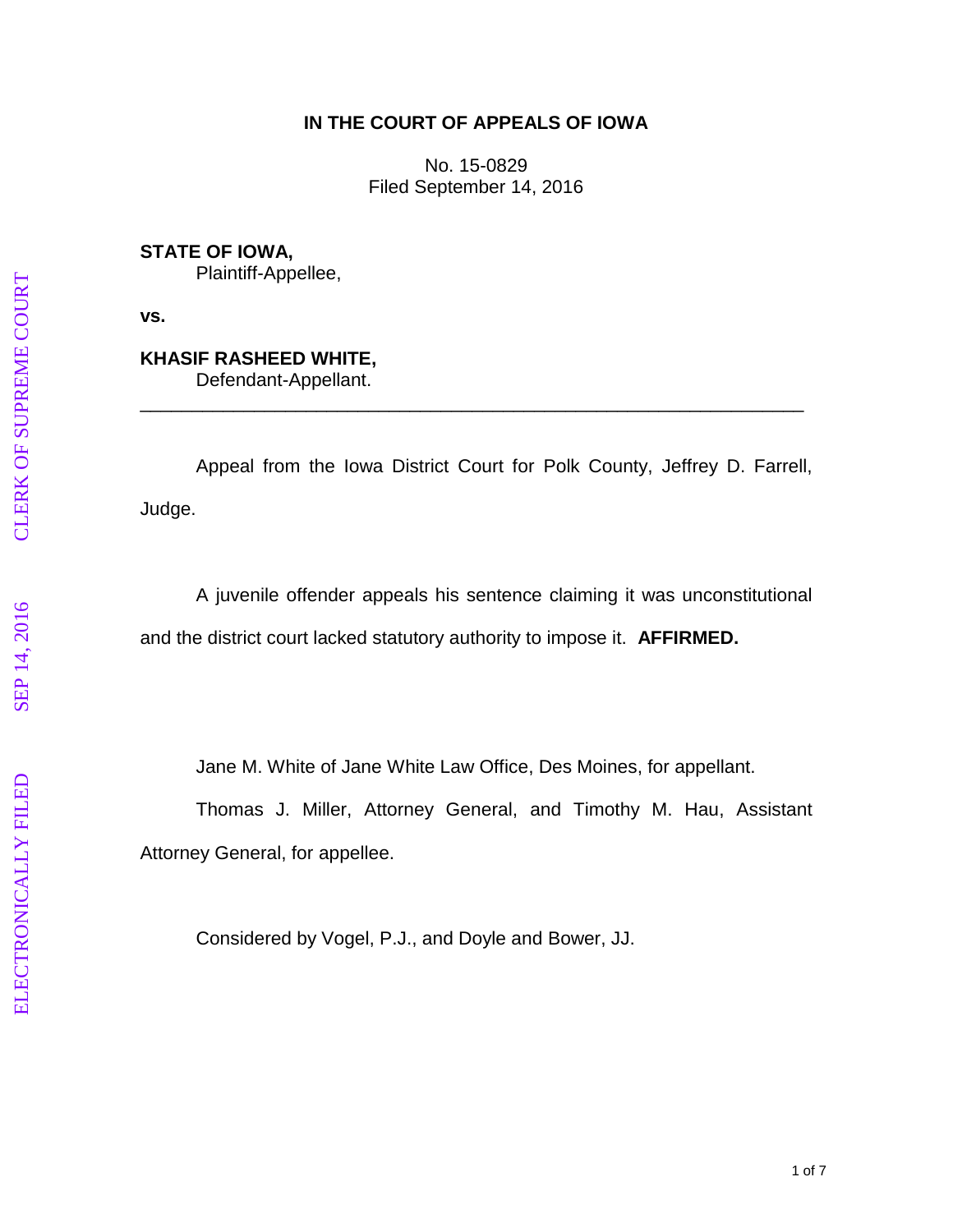#### **VOGEL, Presiding Judge.**

 $\overline{a}$ 

Khasif White appeals his sentence for three counts of robbery in the second degree—crimes committed as a juvenile—asserting the district court erred in its consideration of the relevant sentencing factors, which resulted in an unconstitutional sentence. He also claims the court lacked statutory authority to sentence him to a minimum term of imprisonment. Because we conclude the district court properly considered the *Miller/Lyle*<sup>1</sup> sentencing factors and had statutory authority to sentence White to a minimum sentence, we affirm.

### I. Background Facts and Proceedings

White entered an *Alford* plea to three counts of second-degree robbery, in violation of Iowa Code sections 711.1 and 711.3 (2009). In conjunction with a plea agreement, White was sentenced to ten years on each count to be served concurrently. White's sentence also included a seven-year mandatory minimum. At the time the crimes occurred, White was seventeen years old.

Following our supreme court's decision in *Lyle*, White filed a motion to correct illegal sentence. White sought resentencing in accordance with the factors addressed by the United States Supreme Court in *Miller*, 132 S. Ct. at 2468, as synthesized in *Lyle*. Following a hearing, the district court denied White's motion and left all aspects of the prior sentencing order in place, including the seven-year mandatory minimum sentence. In both its pronouncement on the record and written order, the court discussed the *Miller/Lyle* sentencing factors. Ultimately, the court decided the original sentence

<sup>1</sup> *See Miller v. Alabama*, 132 S. Ct. 2455, 2468 (2012); *State v. Lyle*, 854 N.W.2d 378, 404 n.10 (Iowa 2014).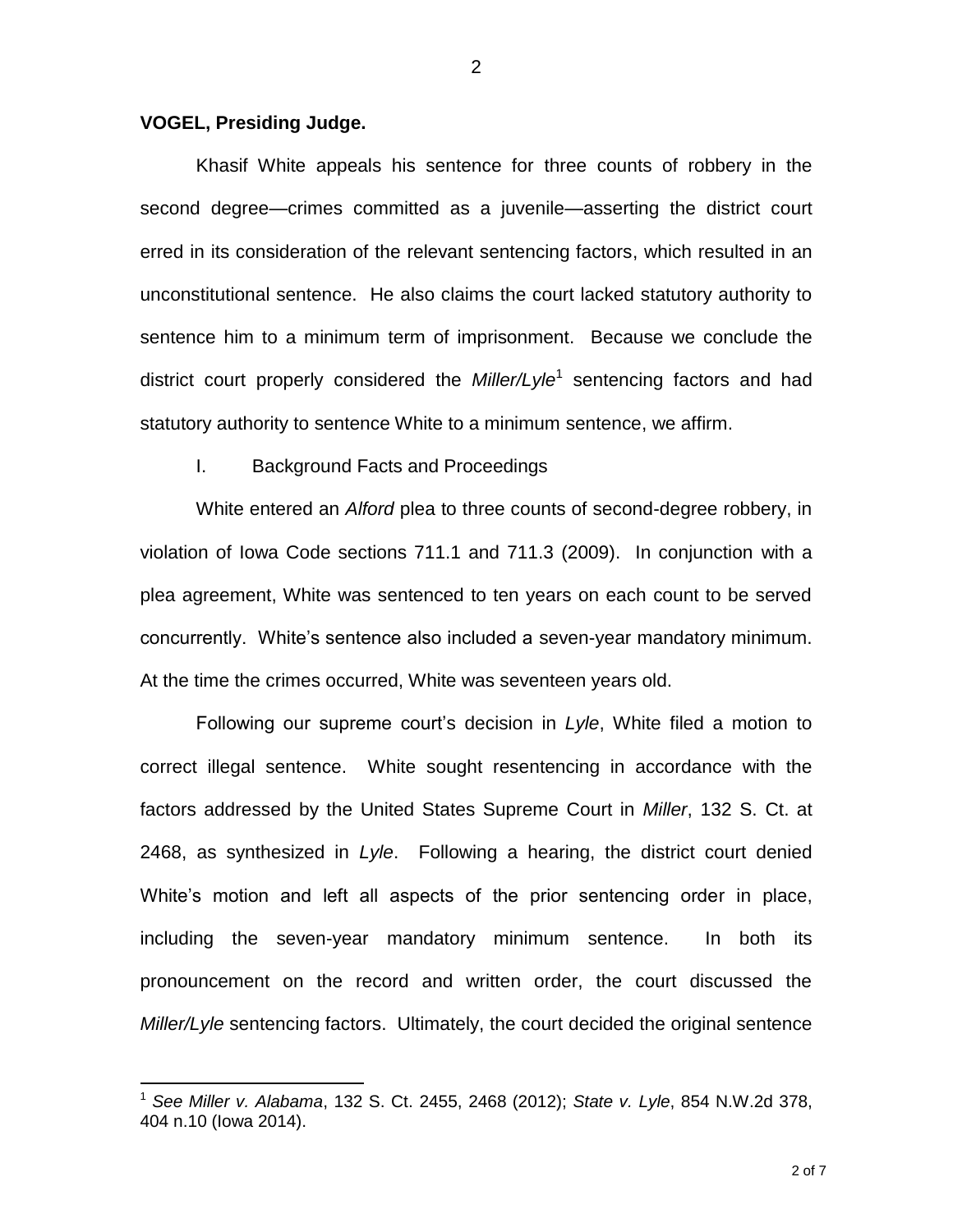was appropriate stating, "Removal of the mandatory minimum sentence is neither justified by the *Lyle* factors nor the general interests of protection of the public and defendant's rehabilitation." White appeals.

II. Standard of Review

The applicable standard of review when a defendant challenges a sentence depends on the specific nature of the challenge. *State v. Seats*, 865 N.W.2d 545, 552–53 (Iowa 2015). When a defendant challenges the legality of the sentence on constitutional grounds, we review the sentence de novo. *Id.* at 553. However, when a defendant challenges the legality of a sentence on nonconstitutional grounds, such as a lack of statutory authority to impose a sentence, we review the sentence for correction of errors at law. *Id.*

III. Consideration of *Miller/Lyle* Factors

White argues the district court erred in its consideration of the *Miller/Lyle* factors. Specifically, White claims the district court failed to fully consider some of the factors and improperly considered other factors as aggravating rather than mitigating. The State asserts the district court properly weighed all the *Miller/Lyle* factors and imposed a sentence within constitutional parameters.

In *Miller*, the Supreme Court held mandatory life without parole sentences for juvenile offenders violated the Eighth Amendment. 132 S. Ct. at 2469. The Court mandated sentencing courts consider the differences between juvenile and adult offenders, including the individual distinctions in defendants and crimes. *Id.* at 2469. Specifically, the Court pointed to:

(1) the age of the offender and the features of youthful behavior, such as 'immaturity, impetuosity, and failure to appreciate risks and consequences'; (2) the particular 'family and home environment'

3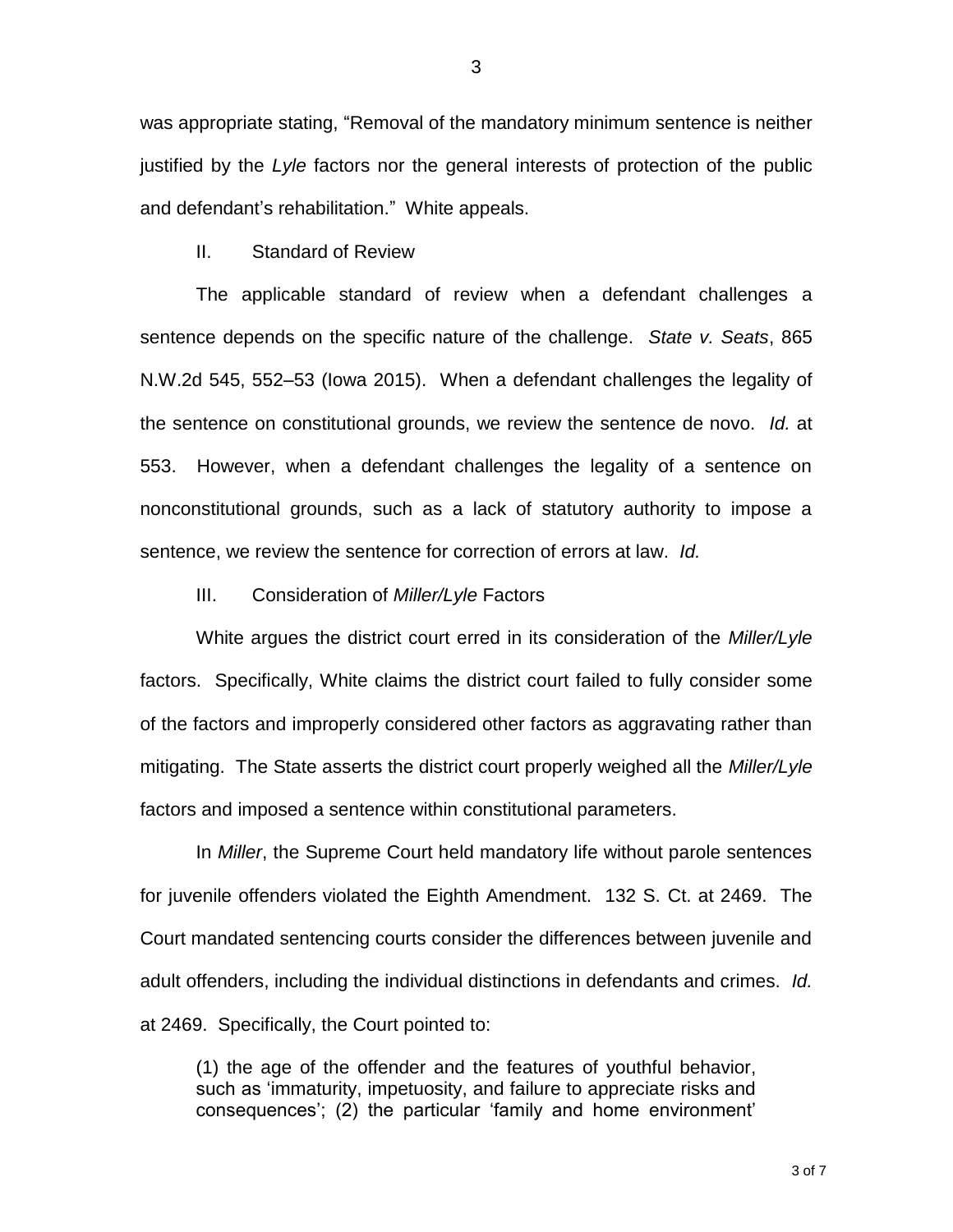that surround the youth; (3) the circumstances of the particular crime and all circumstances relating to youth that may have played a role in the commission of the crime; (4) the challenges for youthful offenders in navigating through the criminal process; and (5) the possibility of rehabilitation and the capacity for change.

 *Lyle*, 854 N.W.2d at 404 n.10 (citation omitted) (listing the *Miller* factors). In *State v. Null*, 836 N.W.2d 41, 74–75 (Iowa 2013), our supreme court discussed the *Miller* factors in detail and adopted them as factors to be considered when sentencing juvenile offenders in our state.

In *Lyle*, our supreme court held all mandatory minimum sentences for juveniles unconstitutional under article I, section 17 of the Iowa Constitution. 854 N.W.2d at 400. The court focused primarily on the differences between adults and juveniles. *Id.* at 402 ("Mandatory minimum sentencing results in cruel and unusual punishment due to the differences between children and adults."). While the court prohibited the mandatory imposition of a minimum sentence to juvenile offenders, the court did not preclude the possibility of a sentencing judge ordering a minimum period of incarceration for juvenile offenders. *Id.* at 402–03. In describing the parameters sentencing judges must consider in resentencing juveniles previously sentenced under the mandatory minimum statute, the *Lyle* court endorsed the factors outlined in *Miller*. *Id.* at 404 n.10.

Because White was a juvenile when the crimes he pled to were committed, the district court was required to consider the five *Miller/Lyle* factors in resentencing White. *See id*. The court acknowledged its duty to apply the *Miller/Lyle* factors and specifically weighed each factor in resentencing White. The court noted that: (1) the three separate and distinct robberies committed by White weighed against a finding of immaturity and impetuosity; (2) White's home

4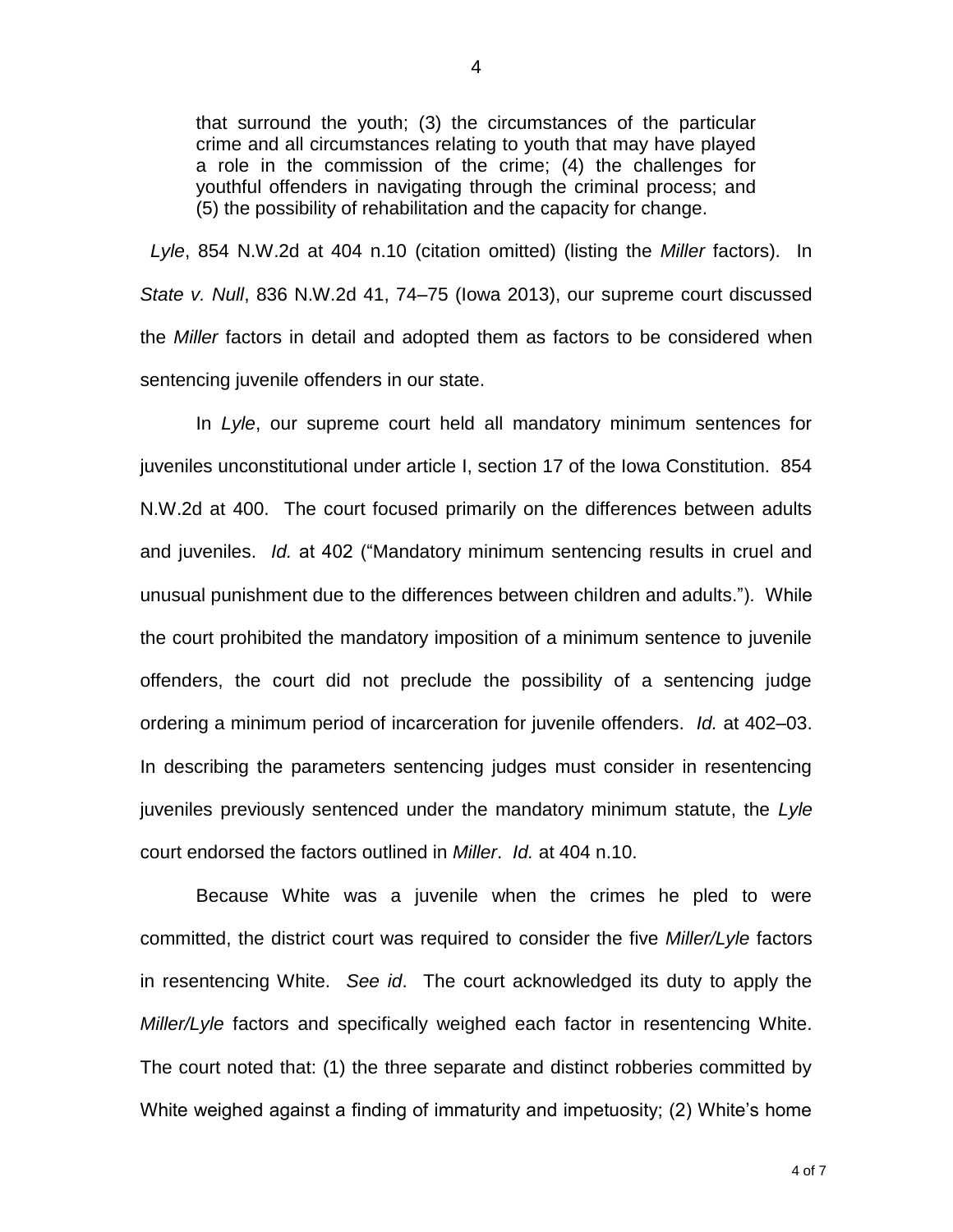and family life was difficult due to his father's negative influence; (3) White had committed three separate offenses—two which were described as shoplifting and one which was more of a "classic" robbery; (4) White faced some challenges in navigating the criminal justice system but was represented by "experienced and respected" counsel; and (5) White's disciplinary record in prison showed "an unwillingness to change and lack of rehabilitation." Between the written order and the record from the hearing, it is clear the court specifically considered each of the *Miller/Lyle* factors in resentencing White.

Further, the district court did not improperly treat factors as aggravating rather than mitigating the punishment. *Lyle*, 854 N.W.2d at 402 n.8 ("Clearly, these are all *mitigating factors,* and they cannot be used to justify a harsher sentence." (emphasis in original)). Nothing in the court's order indicates that the *Miller/Lyle* factors were used to impose a harsher sentence against White. Rather, the court determined that some factors did militate in favor of White, but the court explained that a majority of factors did not. Factors that do not mitigate the punishment are not necessarily factors that aggravate the punishment; the court simply concluded the factors did not mitigate in favor of a lesser sentence.

Because the court properly considered each of the *Miller/Lyle* factors and because it considered the factors as mitigating, rather than aggravating, we conclude White's sentence was constitutional.

IV. Statutory Authority to Impose a Minimum Sentence

White next claims the district court lacked statutory authority to impose a minimum sentence because he asserts section 902.12—the mandatory minimum statute—was declared unconstitutional in *Lyle* and is no longer available.

5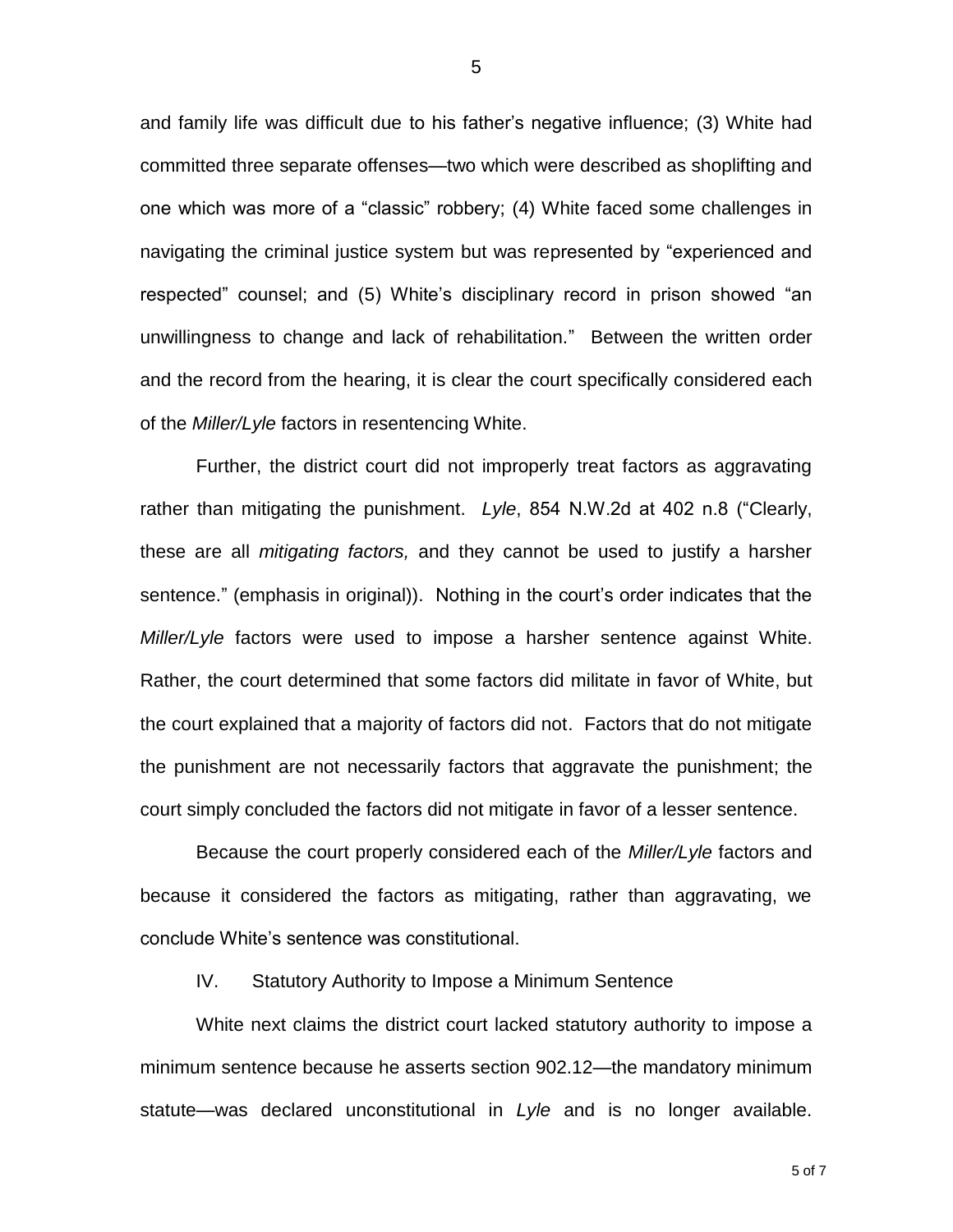White's claim misconstrues *Lyle*. Section 902.12 was not declared categorically unconstitutional in *Lyle*; rather, the constitutional infirmity arose when the statute was applied mandatorily to juvenile offenders. *Id.* at 402. The *Lyle* court explicitly held a minimum sentence could still be imposed on juvenile offenders after an individualized sentencing hearing:

It is important to be mindful that the holding in this case does not prohibit judges from sentencing juveniles to prison for the length of time identified by the legislature for the crime committed, nor does it prohibit the legislature from imposing a minimum time that youthful offenders must serve in prison before being eligible for parole. Article I, section 17 only prohibits the one-size-fits-all mandatory sentencing for juveniles.

*Id.* at 403. The district court followed the precise procedure outlined in *Lyle* and left White's minimum sentence in place. We conclude the court had statutory authority to impose a minimum sentence.

V. Conclusion

As we conclude the district court properly considered all of the *Miller/Lyle*

factors in resentencing White and had authority to impose a minimum sentence,

we affirm the district court's ruling and White's sentence.

## **AFFIRMED.**